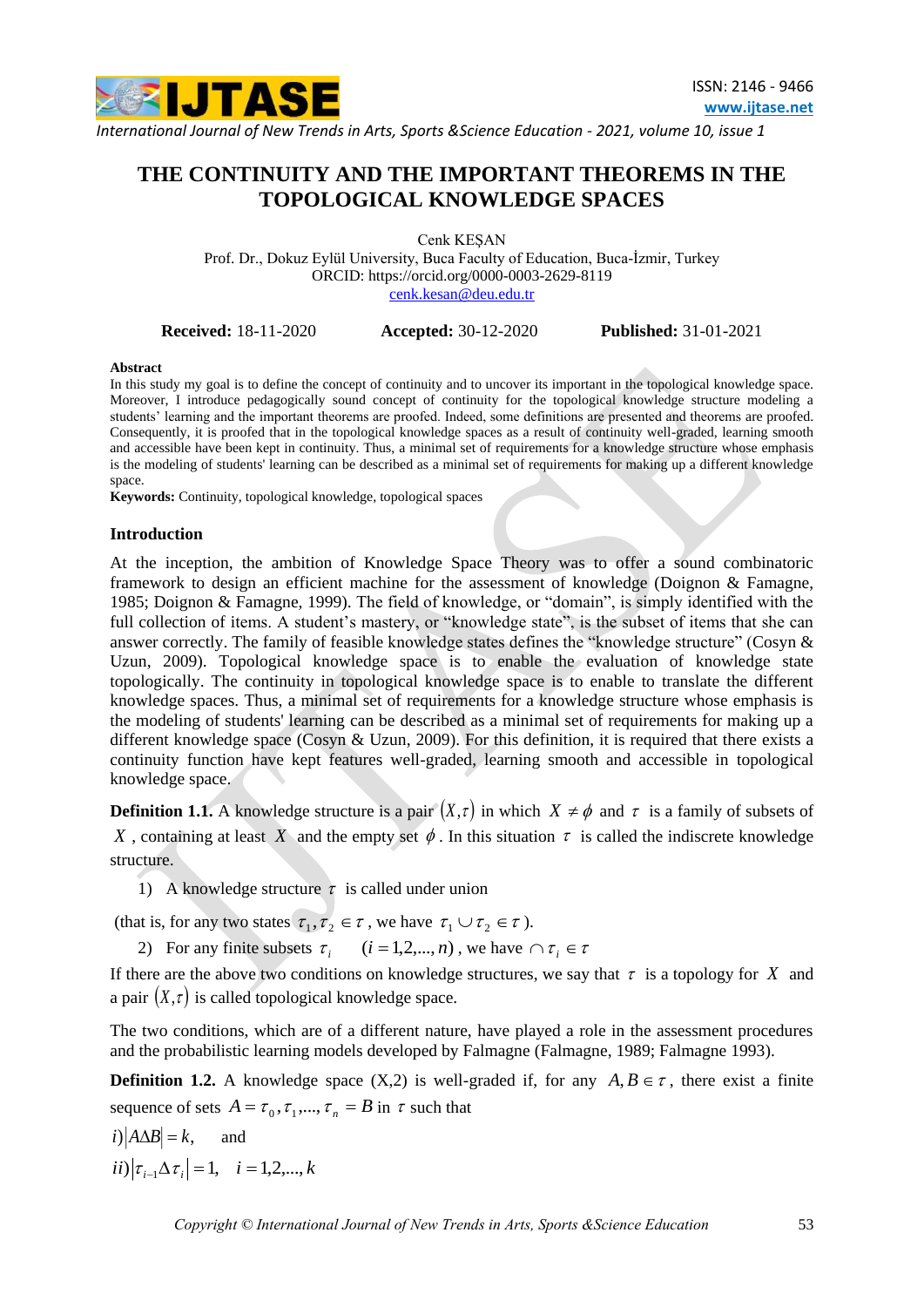

Where  $\Delta$  denotes the standard symmetric difference between sets. The sequence of sets  $A = \tau_0, \tau_1, ..., \tau_n = B$  satisfying these conditions is called a tight path between A and B (Cosyn & Uzun, 2009). The condition of closure under union has been main requirement on a knowledge structure. It is a fairly reasonable expectation on the family of knowledge states: If there is a student knowing exactly the items in  $K$  and another knowing exactly the items in  $K$  and another knowing exactly the items in L then we may expect that there could be a student knowing exactly the items in  $K \cup L$ , and the two statements could talk to other students one by one and he brings his knowledge state to  $K \cap L$ . The knowledge structure is transformed into topology by the method allows them. Well-graded has been the other requirement on the topological knowledge space.

## **The Continuity**

There is a considerable number of auxiliary concepts which play a role in connection with topological knowledge spaces**.** One of the most important concepts is the continuity which we shall need is included in this section on the topological knowledge space. Some learning situation can be explained on the topological knowledge spaces by the continuous surmise mapping. First of all, we shall define some definition.

**Definition 2.1.** Let  $(X, \tau)$  be a topological knowledge space. For any knowledge state A

 $\tau_k \subset A$  ( $k = 1, 2, 3, \dots, n$ ) the greatest subset  $\tau_k$  is called inner of A and is shown by A.

 $A \subset \tau_k$  ( $k = 1, 2, 3, \dots, n$ ) the smallest closed set  $\tau_k$  is called closure of A and is shown by  $\bar{A}$ .

**Definition 2.2.** Let  $(X, \tau)$  be a topological knowledge space, for any  $\tau_k \in \tau$ , the element  $\tau_k$  is called open set on this space. The complement of set *A* is called closed set.

Definition 2.1. implies that the inner of A represents the most advanced material that a student in state A masters, and the closure of A represents the material that the same student is ready to learn.

A knowledge structure is learning smooth if, for any two states  $K \subseteq L$ , there exists a tight path from K to  $L$  (Axiom 2 in Cosyn & Uzun, 2009).

**Definition 2.3.** A knowledge structure is accessible if, for any state K, there exists a tight path from  $\phi$ to *K* .

Here after, it is shown that the continuity allows well-graded, learning smooth, and accessible on topological knowledge space.

**Definition 2.4.** Let  $(X_1, \tau_1)$ ,  $(X_2, \tau_2)$  be topological knowledge spaces and let  $f: X_1 \to X_2$  give surmise mapping.

A surmise mapping f of a topological knowledge space  $(X_1, \tau_1)$  into a topological knowledge space  $(X_2, \tau_2)$  is continuous if and only if the inverse image of any open subset of  $X_2$  is an open subset of  $X_{1}$ .

A more interesting property of knowledge structure is that of well-gradeness (Falmagne & Doignon, 1988 and Falmagne, 1989)

**Definition 2.5.** A knowledge structure K on X is said to be well-graded if for any  $k \subseteq K$ ,  $k \neq \emptyset \Rightarrow k \setminus \{x\} \in K, x \in k,$  $k \neq X \Rightarrow k \cup \{y\} \in K$ ,  $y \in X \setminus k$ , (Koppen, 1998).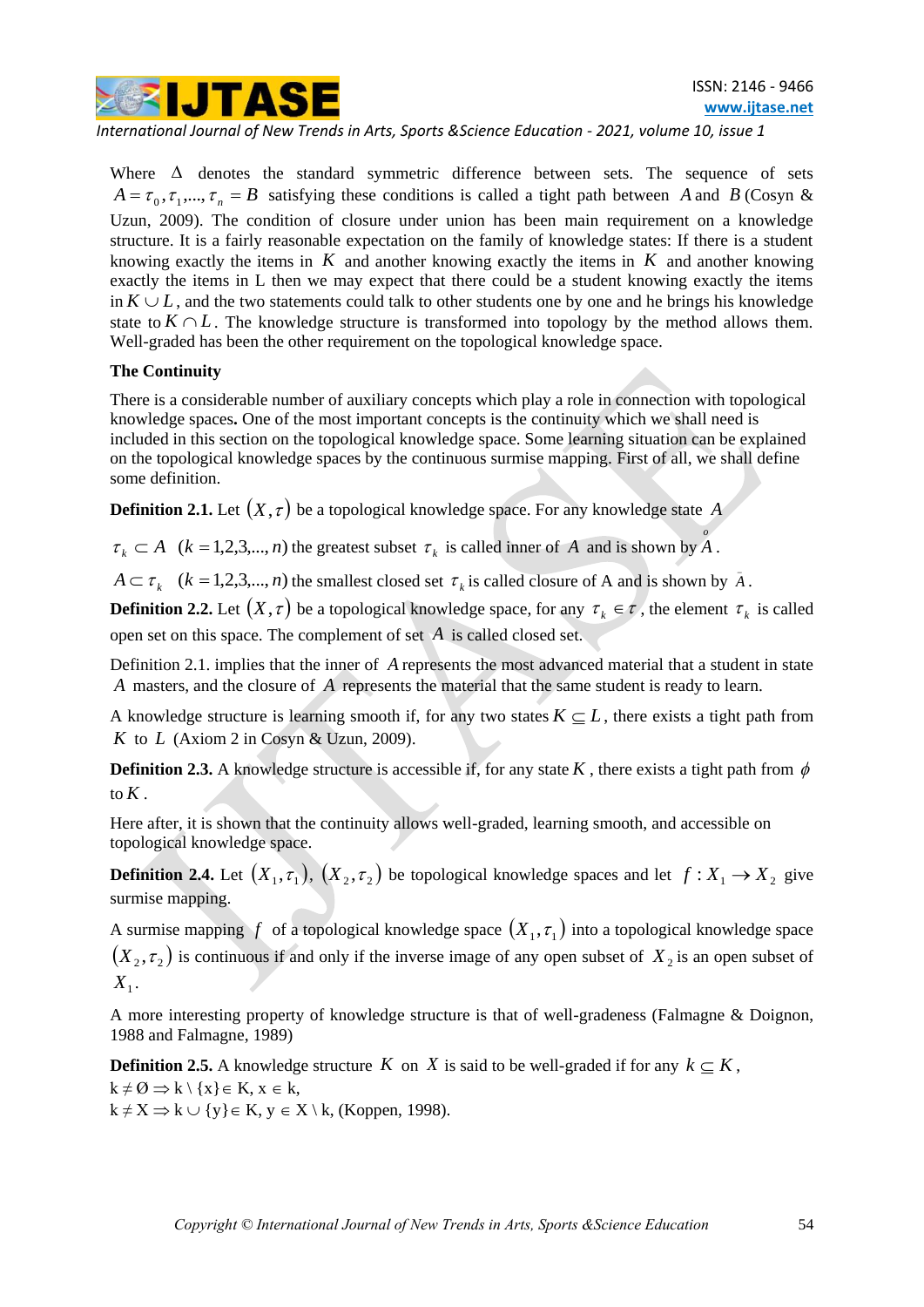

#### **Theorems**

Some theorems are to explain the role of continuity. Those shall help to explain well-graded, smooth learning and accessible in two different topological knowledge spaces.

**Theorem 3.1.**  $(X_1, \tau_1)$ ,  $(X_2, \tau_2)$  are topological knowledge spaces and let  $\tau$  surmise mapping f be continuous and bijective  $f:(X_1, \tau_1) \to (X_2, \tau_2)$ ,  $\tau_1$  is well-graded if  $\tau_2$  is well-graded.

**Proof.** 
$$
\emptyset \in \tau_2 \implies \emptyset \in \tau_1
$$

i) 
$$
K_0 \in \tau_2
$$
 and  $K_0 \cup \{q\} = K_1 \in \tau_2$ ,  $q \in X_2 \setminus K_0$   
\n $\Rightarrow L_0 = f^{-1}(K_0) \in \tau_1$  and  
\n $f^{-1}(K_0 \cup \{q\}) = f^{-1}(K_0) \cup f^{-1}(\{q\}) = L_0 \cup \{t\} \in \tau_1$   
\n $\Rightarrow L_0 \in \tau_1$  and  $L_0 \cup \{t\} \in \tau_1$ ,  $t \in X_1 \setminus L_0 \Rightarrow \tau_1$   
\nii)  $K_0 \setminus \{x\} \in \tau_2$ ,  $x \in K_0$   
\n $\Rightarrow L_0 = f^{-1}(K_0) \in \tau_1$  and  $f^{-1}(x) = y \in L_0$   
\n $\Rightarrow f^{-1}(K_0 \setminus \{x\}) = f^{-1}(K_0 \cap \{x\}')$   
\n $= f^{-1}(K_0) \cap f^{-1}(\{x\}')$   
\n $= L_0 \setminus y \in \tau_1$ .

Hence,  $\tau_1$  is well-graded.

Let the knowledge states in the two different terms have got a bijective structure. Under this initial condition, the theorem means that we think that, if students' topological knowledge space is wellgraded at the second term, their topological knowledge space is well-graded at the first term. It means that. For instance, when we investigate the concept of length and area. If students' knowledge state is well-graded in the areas of square, rectangle, and then their knowledge state is well-graded in the length of segment.

**Theorem 3.2.**  $(X_1, \tau_1)$ ,  $(X_2, \tau_2)$  are topological knowledge spaces and let a surmise mapping f be continuous and bijective,  $\tau_1$  is learning smooth, if  $\tau_2$  is learning smooth.

**Proof.**  $K, L \in \tau_2$ , for any two states  $K \subseteq L$ , there exists a tight path from K to L.

$$
K = A_0, A_1, ..., A_n = L
$$
  
\n
$$
|K\Delta L| = n
$$
  
\n
$$
|A_{i-1}\Delta A_i| = 1, i = 1, 2, ..., n \text{ and } A_0, A_1, ..., A_n \in \tau_2
$$
  
\nBy the continuous maps  $f$ , there exists  
\n $f^{-1}(A_i) = B_i \in \tau_1, i = 0, 1, 2, ..., n$ .  
\nSince the surmise mapping  $f$  is bijective  
\n $f^{-1}(A_{i-1}\Delta A_i) = f^{-1}[(A_{i-1} \setminus A_i) \cup (A_i \setminus A_{i-1})]$   
\n $= f^{-1}(A_{i-1} \setminus A_i) \cup f^{-1}(A_i \setminus A_{i-1})$   
\n $= f^{-1}(A_{i-1} \cap A_i') \cup f^{-1}(A_i \cap A_{i-1})$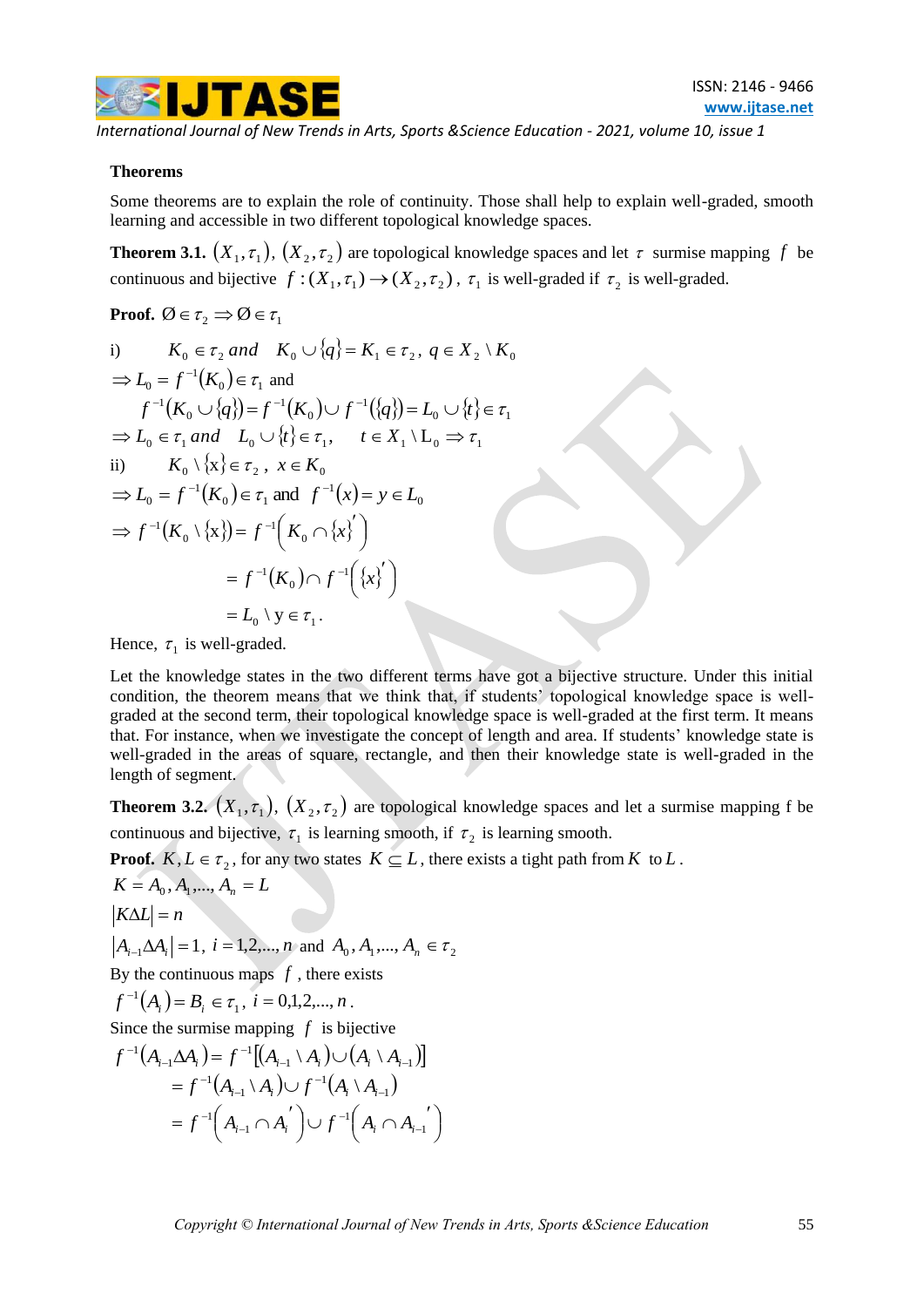

$$
= \left[ f^{-1}(A_{i-1}) \cap f^{-1}(A_i') \right] \cup \left[ f^{-1}(A_i) \cap f^{-1}(A_{i-1}') \right]
$$
  
\n
$$
= \left( B_{i-1} \cap B_i' \right) \cup \left( B_i \cap B_{i-1} \right)
$$
  
\n
$$
= \left( B_{i-1} \setminus B_i \right) \cup \left( B_i \setminus B_{i-1} \right)
$$
  
\n
$$
= B_{i-1} \Delta B_i
$$
  
\n
$$
|A_{i-1} \Delta A_i| = 1 \implies |B_{i-1} \Delta B_i| = 1
$$
  
\n
$$
|B_0 \Delta B_n| = n \quad K' = B_0, B_1, ..., B_n = L'
$$
  
\n
$$
K' = f^{-1}(K) \subseteq f^{-1}(L) = L'
$$

For any two states  $K' \subseteq L'$  there exists  $K', L' \in \tau_1$ . It shows that there exists a tight path from K' to L'. On the other hand,  $\tau_1$  is a learning smooth? The learning smooth ensures that student can learn new items on time whatever her mastery is. She always might be in stage of learning. Students can smooth in their learning with the modeling, which is a technique of modeling, if their mastery is a learning smooth. They can get better the level of developing knowledge state whichever her mastery is.

**Theorem 3.3.** Let  $(X_1, \tau_1)$  and  $(X_2, \tau_2)$  be topological knowledge spaces. We think that a surmise mapping  $f:(X_1,\tau_1) \to (X_2,\tau_2)$  is continuous and bijective. If  $\tau_2$  is accessible,  $\tau_1$  is accessible.

**Proof.** For any  $K \in \tau_2$  and  $\phi \in \tau_2$ . There exists a sequence of knowledge states  $\emptyset$ , K<sub>0</sub>, K<sub>1</sub>,..., K<sub>n</sub>  $f^{-1}(\phi) = \phi$  and  $f^{-1}(K) = L$  $f^{-1}(K_{i-1}\Delta K_i) = L_{i-1}\Delta L_i$  $I(K_{i-1}\Delta K_i)=L_{i-1}\Delta L_i$ , As a surmise mapping f is a continuous and bijective, it can be obtained that  $K_{i-1} \Delta K_i = 1 = |L_{i-1} \Delta L_i|$ .

This shows us that for any  $L \in \tau_1$ , there exists a tight path from  $\phi$  to L. Then  $\tau_1$  is accessible. Accesssibleness expresses us that a student can progress in knowledge space by utilizing from different processing while she obtains knowledge states. After these theorems, we can reach following results.

**Results 3.1.** The topological knowledge spaces  $(X_1, \tau_1)$  and  $(X_2, \tau_2)$ , well-gradedness covers learning smooth and accessible.

**Results 3.2.** If the topological knowledge spaces  $(X_1, \tau_1)$  and  $(X_2, \tau_2)$  are learning smooth, one is well-graded and accessible but the other one may not be well-graded and accessible.

## **Homeomorphic Space and Homeomorphism**

We need to know the definition of homeomorphic space and homeomorphism. Thus, we can decide the property which is topological property or not.

 $\begin{bmatrix} f^{-1}(A_{n-1}) \cap f^{-1}(A_{n-1}) \cup [f^{-1}(A_{n}) \cap f^{-1}(A_{n-1})] \end{bmatrix}$ <br>  $\begin{bmatrix} C_1P_{n-1}R_1 \\ C_2P_{n-1}R_2 \\ C_3P_{n-1}R_3 \\ -1 \end{bmatrix}$ ,  $\begin{bmatrix} G_1 \cap B_{n-1} \\ F_2 \end{bmatrix}$ ,  $\begin{bmatrix} G_1 \cap B_{n-1} \\ F_3 \end{bmatrix}$ ,  $\begin{bmatrix} G_1 \cap B_{n-1} \\ F_2 \end{bmatrix}$ ,  $\begin{bmatrix}$ **Definition 4.1.** If a surmise mapping  $(X_1, \tau_1) \rightarrow (X_2, \tau_2)$  is bijective, open and continuous, the surmise mapping f is called a homeomorphism and the topological knowledge spaces  $(X_1, \tau_1)$  and  $(X_2, \tau_2)$  are then said to be homeomorphic. On the other hand, a homeomorphism is a continuous bijective surmise mapping  $(X_1, \tau_1) \rightarrow (X_2, \tau_2)$  whose inverse is continuous. If a surmise mapping *f* is a homeomorphism, it provides the following conditions, the surmise mapping  $f$  is bijective.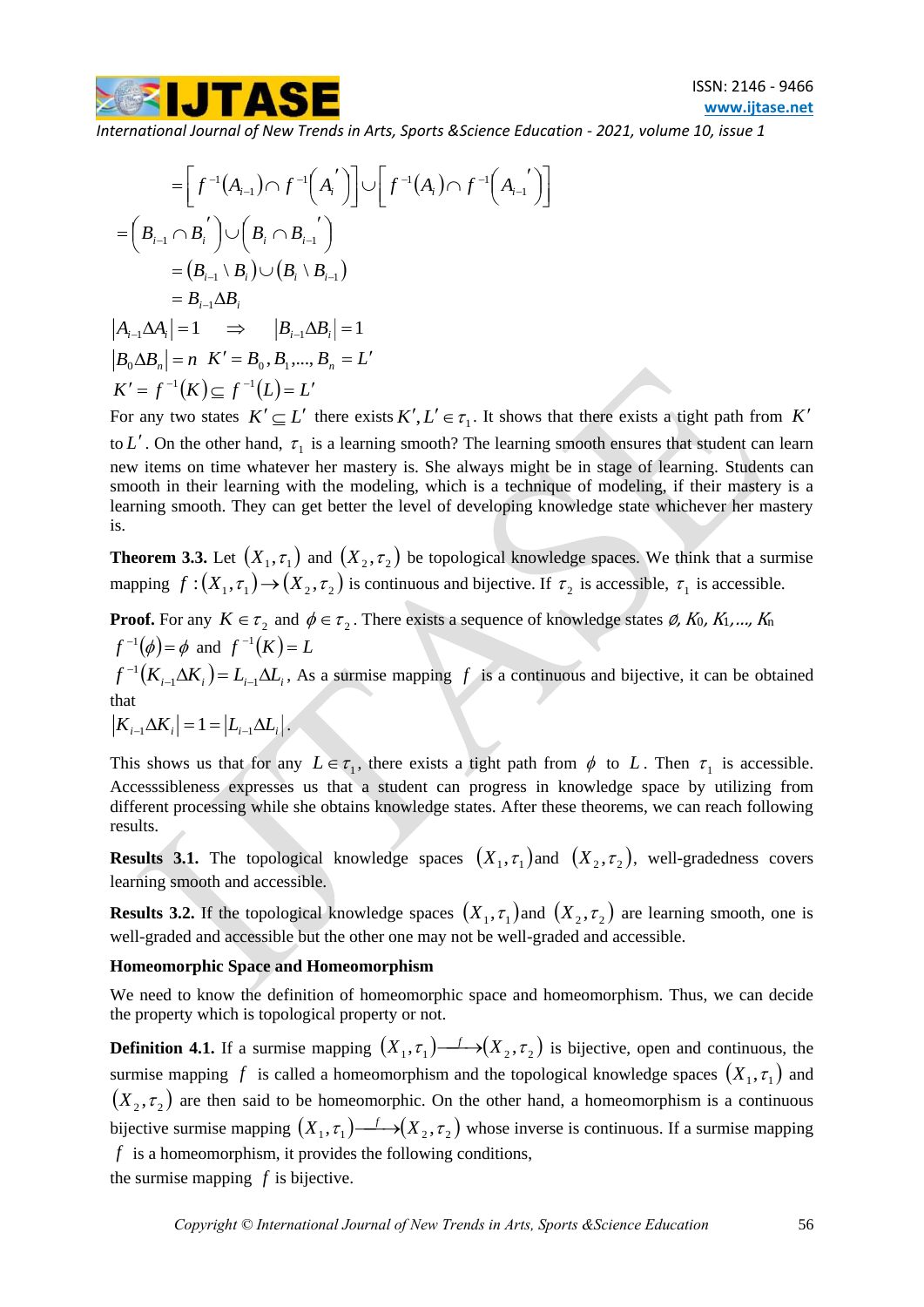

i) a) 
$$
x_1 \neq y_1 \Rightarrow f(x_1) \neq f(y_1)
$$

b)  $x \in X_2 \implies f^{-1}(x) \neq \phi$ 2

the surmise mapping  $f$  is open. ii)

$$
A \in \tau_1 \implies f(A) \in \tau_2
$$

the surmise mapping  $f$  is continuous.

iii) 
$$
B \in \tau_2 \Rightarrow f^{-1}(B) \in \tau_1.
$$

Let the topological knowledge spaces  $(X_1, \tau_1)$  and  $(X_2, \tau_2)$  be homeomorphic. If the topological knowledge spaces  $(X_2, \tau_2)$  and  $(X_1, \tau_1)$  have got a property P at the same time, such property is called topological property.

**Theorem 4.1.** The well-gradedness is a topological property.

**Proof.** The theorem 3.1 states that  $\tau_1$  is a well-graded, if  $\tau_2$  is a well-graded and the surmise mapping  $(X_1, \tau_1) \rightarrow (X_2, \tau_2)$  is continuous and bijective in the theorem 3.1. Henceforth, we can complete the proof if we show that the surmise mapping is open.

i) 
$$
A \in \tau_1 \Rightarrow f(A) \in \tau_2 |A\Delta B| = n
$$
  
\n $f(A\Delta B)=f [(A|B) \cup (B|A)]$   
\n $= f(A \cap B') \cup f(B \cap A')$   
\n $= [f(A) \cap f(B')] \cup [f(B) \cap f(A')]$   
\n $f(A) = K \in \tau_2, f(B) = L \in \tau_2$   
\n $f(A') = K' \in \tau_2, f(B') = L' \in \tau_2$   
\n $\Rightarrow [f(A) \cap f(B')] \cup [f(B) \cap f(A')] = (K \cap L') \cup (L \cap K')$   
\n $= (K \setminus L) \cup (L \setminus K)$   
\n $= |K \Delta L| = n$ .  
\nii)  $|A_{i-1} \Delta A_i| = 1, A_i \in \tau_1 \quad i = 1, 2, ..., n \text{ and } f(A_i) = L_i,$   
\n $f(A_{i-1} \Delta A_i) = f[(A_{i-1} \setminus A_i) \cup (A_i \setminus A_{i-1})] = ...$   
\n $= [f(A_{i-1}) \cap f(A'_i)] \cup [f(A_i) \cap f(A'_{i-1})]$   
\n $= (L_{i-1} \setminus L_i) \cup (L_i \setminus L_{i-1})$ 

 $= |L_{i-1} \Delta L_i| = 1$ .

It is obvious that when the surmise mapping  $f$  is an open surmise mapping, well-graded is preserved by it. Therefore, well-graded is a topological property.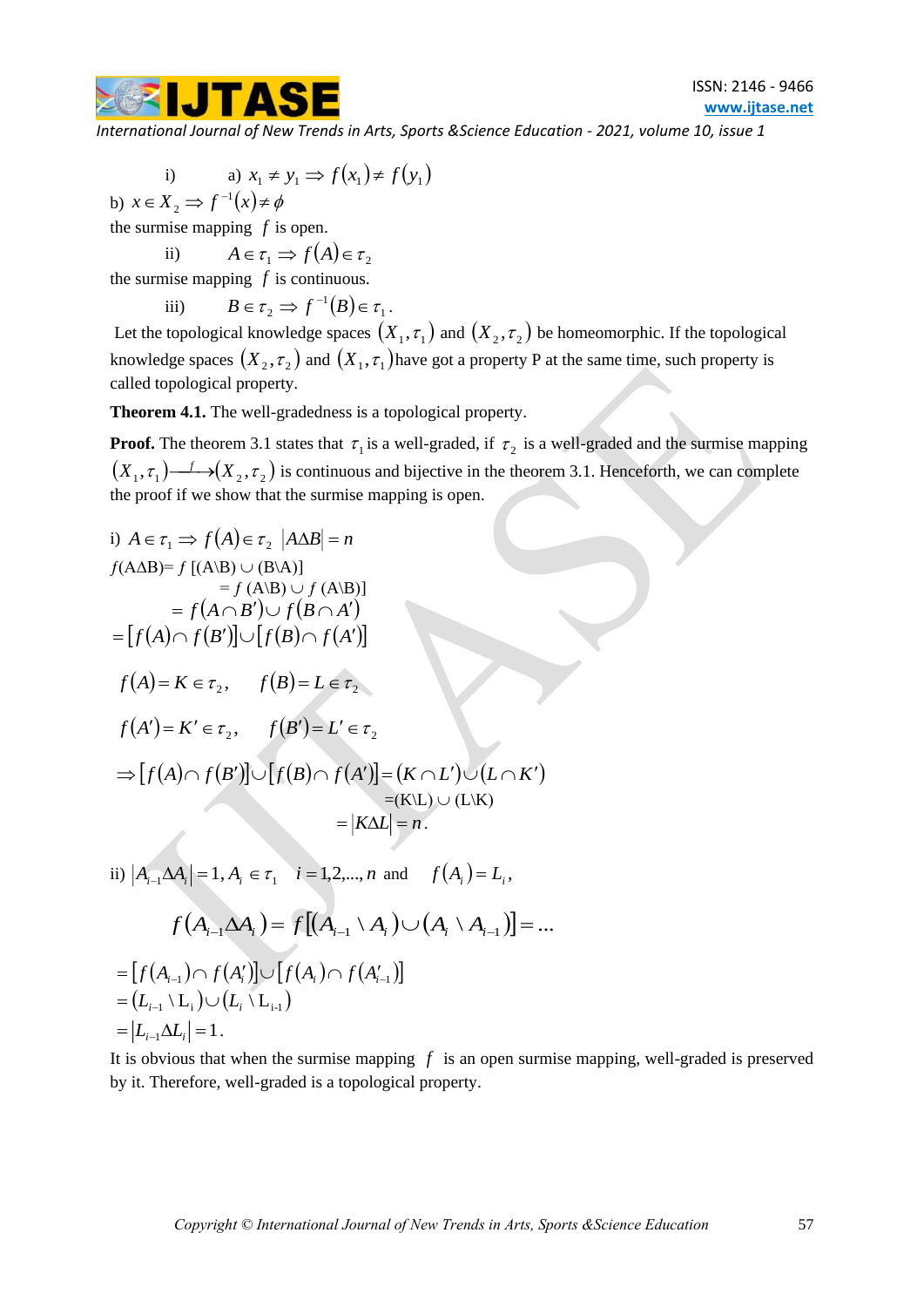

**Theorem 4.2.** The learning smooth is a topological property.

**Proof.** The theorem 3.2 states that  $\tau_1$  is a learning smooth, if  $\tau_2$  is a learning smooth and the surmise mapping  $(X_1, \tau_1) \longrightarrow (X_2, \tau_2)$  is continuous and bijective in the theorem 3.2. In case of being an open mapping *f* , we need to show that learning smooth is preserved.

i) 
$$
A \in \tau_1 \Rightarrow f(A) \in \tau_2
$$
.

Given 
$$
K, L \in \tau_1
$$
 and for any two states  $K \subseteq L$ . There exists a tight path from  $K$  to  $L$ .  
\n $K = A_0, A_1, ..., A_n = L |K\Delta L| = n$   
\n $|A_{i-1}\Delta A_i| = 1, I = 1, 2, ..., n$  and  $A_0, A_1, ..., A_n \in \tau_1$   
\n $f(A_i) = B_i \in \tau_2$  (for  $f$  is an open mapping)  
\n $f(A_{i-1}\Delta A_i) = f[(A_{i-1} \setminus A_i) \cup (A_i \setminus A_{i-1})]$   
\n $= f(A_{i-1} \cap A_i') \cup f(A_i \cap A_{i-1}')$   
\n $= \left[ f(A_{i-1}) \cap f(A_i') \right] \cup \left[ f(A_i) \cap f(A_{i-1}') \right]$   
\n $= (B_{i-1} \cap B_i') \cup (B_i \cap B_{i-1}')$   
\n $= (B_{i-1} \setminus B_i) \cup (B_i \setminus B_{i-1})$   
\n $= B_{i-1} \Delta B_i$   
\n $|A_{i-1}\Delta A_i| = 1 \implies |B_{i-1}\Delta B_i| = 1$   
\n $|B_0 \Delta B_n| = n \quad K' = B_0, B_1, ..., B_n = L'$   
\n $K' = f^{-1}(K) \subseteq f^{-1}(L) = L'$ .

For any two states  $K' \subseteq L'$ , there exists  $K', L' \in \tau_2$ . Therefore, it shows that there exists a tight path from K' to L'. As a result of this  $\tau_2$  is a learning smooth. Now that, an open surmise mapping f preserves the learning smoothness so learning smooth is a topological property.

**Theorem 4.3.** Accessible is a topological property.

**Proof.** The Theorem 3.3 states that  $\tau_1$  is accessible if  $\tau_2$  is accessible and the surmise mapping  $(X_1, \tau_1) \longrightarrow (X_2, \tau_2)$  is continuous and bijective in the theorem 3.3. For being complete the proof, in case of being an open mapping *f* , we need to show that accessible is preserved.

i)  $A \in \tau_1 \implies f(A) \in \tau_2$ , given any  $K \in \tau_1$  and  $\phi \in \tau_1$ . There exists a sequence of knowledge state like that  $\phi = K_0, K_1, ..., K_n = K$ .  $K_n \Delta K_0 = n, \quad |K_{i-1} \Delta K_i| = 1, \quad i = 1, 2, ..., n$  $f(\phi) = f(K_0) = L_0 = \phi \in \tau_2$  and  $f(K_n) = f(K) = L_n = L \in \tau_2$  $f(K_{i-1}\Delta K_i) = L_{i-1}\Delta L_i = 1$ .

Thus, it is shown that for any  $L \in \tau_2$  there exists a tight path from  $\phi$  to L. Therefore  $\tau_2$  is accessible.

# **Accumulation Point**

The concept of accumulation point shall help to define the other topological concepts on topological knowledge spaces. Some of them are dense of knowledge state, separable knowledge space. Using the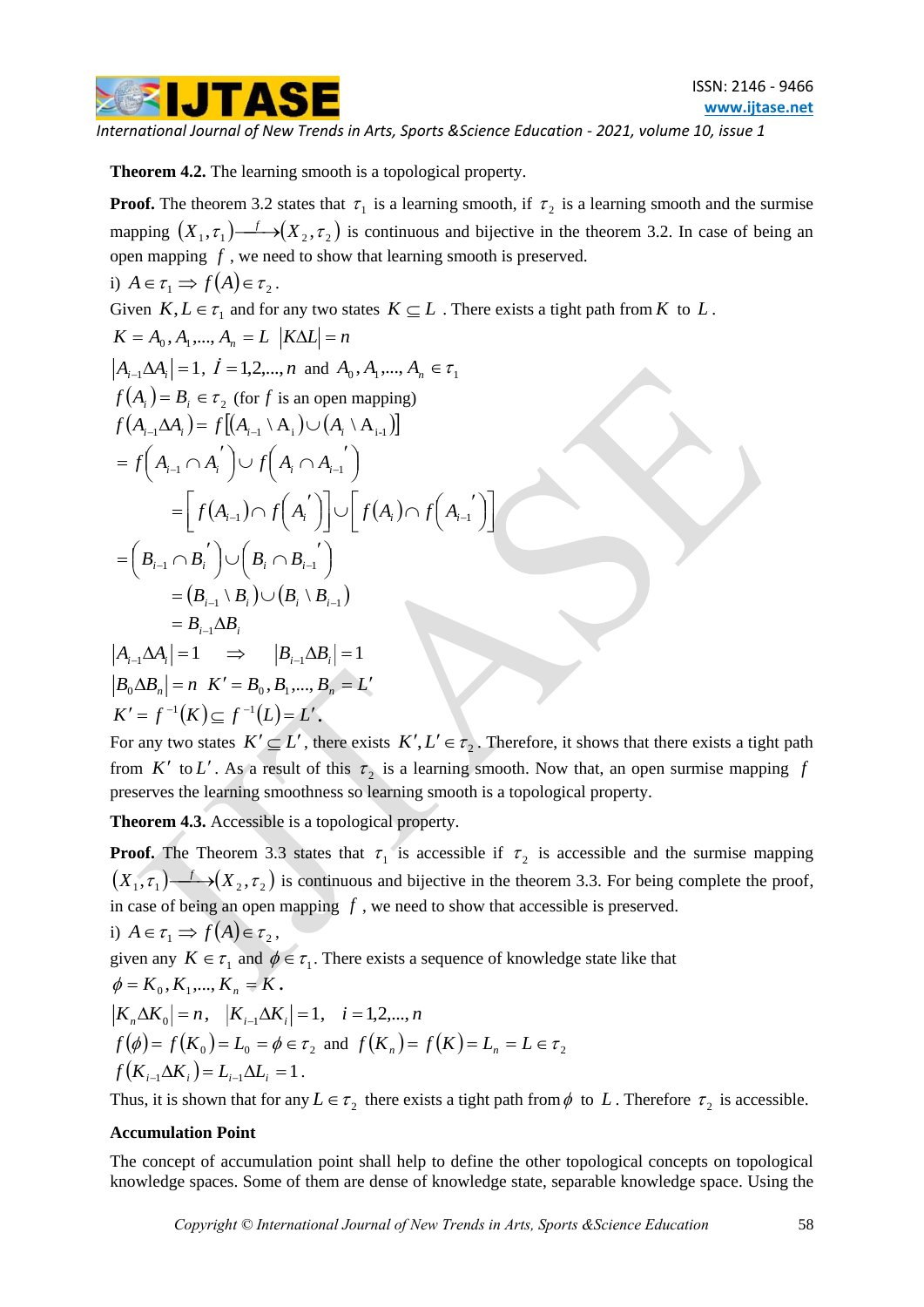

concept of the accumulation point (or the limit point), we can determine an item which is an accumulation point. Thus, as students are correctly answering this item, this item is luminous.

**Definition 5.1.** In the topological space  $(X, \tau)$  every open sets  $\tau_i$  contains a is often called an open neighborhood or a neighborhood of *a* . It is defined by

 $N(a) = \{A | a \in A, \quad A \in \tau\}$ 

**Definition 5.2.** In the topological space  $(X, \tau)$ , given  $A \subset X$ . Then a point x of X (which may or may not be a point of  $A$ ) is called an accumulation point of  $A$  (or limit point of  $A$ ) if every neighborhood of x contains at least one point  $y \in A$  distinct from x (Kreyszig, 1989).

 $\left[\tau_i \in N(x) \Rightarrow (\tau_i \setminus \{x\}) \cap A \neq \emptyset\right] \Leftrightarrow$  a point x is an accumulation point of A  $(i = 1, 2, ..., n)$ 

**Theorem 5.1.** If every element of a knowledge state  $\tau_i$  is an accumulation point, the topological knowledge space is not well-graded.

**Proof.**  $K \cap (\tau_i \setminus \{x\}) \neq \emptyset$  for  $\forall x \in K$  and  $\forall \tau_i \in N(x)$ .

We obtain that

 $x, y \in \tau$ <sub>*i*</sub>,  $x, y \in K$  and  $\tau$ <sub>*i*</sub>  $\in \tau$ 

$$
\exists y \in \tau_i \land y \in K \Rightarrow \exists \cup \tau_i \neq K \setminus \{x\} \notin \tau, \exists \cap \tau_i \neq K \setminus \{x\} \notin \tau
$$
  

$$
\exists \cup \tau_i \neq K \cup \{y\} \in \tau, y \notin X \setminus K
$$

It is explain that when the student's knowledge state is exactly items that she can answer correctly, she is not affected by topological knowledge space is well-graded.

# **DISCUSSION**

In this study, we introduce the main theorems whose emphasis is the important of continuity in the modeling of students' learning. The fact that two topological knowledge spaces are equivalent to each other by the continuous mappings which allows well-graded. Thus, the continuity lets the two topological knowledge spaces provided a stronger pedagogical ground for their use in the application of knowledge structure theory. Theorem 2.10 in Doignon and Falmagne (1999) states that a knowledge space is well-graded if and only if all learning paths are gradations. Lemma 4.4 in Koppen (1998) states that a knowledge space is well-graded if and only if it is accessible. From the continuity we conclude that the theorem and the lemma invariably carry over to topological knowledge spaces each other. It can be searched that the continuity lets the accumulation point investigated on the topological knowledge spaces. It can be also searched that the existent of accumulation point is topological property on the homeomorphic spaces or not.

#### **References**

- Cosyn, E., & Uzun, H. B. (2009). Note on two necessary and sufficient axioms for a well-graded knowledge space. *[Journal](http://www.sciencedirect.com/science/journal/00222496)  [of Mathematical Psychology](http://www.sciencedirect.com/science/journal/00222496)*, *53*[, 1,](http://www.sciencedirect.com/science?_ob=PublicationURL&_tockey=%23TOC%236895%232009%23999469998%23941070%23FLA%23&_cdi=6895&_pubType=J&view=c&_auth=y&_acct=C000038578&_version=1&_urlVersion=0&_userid=691192&md5=f6a2ae432796d9e4660487977b083490) 40-42.
- Doignon, J. P., & Falmagne, J. C. (1985). Spaces for the assessment of knowledge. *International Journal of Man-Machine Studies, 23*, 175–196.
- Doignon, J. P., & Falmagne, J. C. (1999). *Knowledge spaces*., Berlin, Heidelberg, NY: Springer-Verlag.
- [Falmagne,](http://www.sciencedirect.com/science?_ob=ArticleURL&_udi=B6V88-3TP0N4X-4&_user=691192&_coverDate=09%2F01%2F1998&_rdoc=1&_fmt=high&_orig=search&_sort=d&_docanchor=&view=c&_searchStrId=1416602391&_rerunOrigin=google&_acct=C000038578&_version=1&_urlVersion=0&_userid=691192&md5=652565061f84534a7fdeb674d81c151d#bb3#bb3) J. C., & Doignon, J. P. (1988). A Markovian procedure for assessing the state of a system. *Journal of Mathematical Psychology*, *32*, 232–258.
- [Falmagne,](http://www.sciencedirect.com/science?_ob=ArticleURL&_udi=B6V88-3TP0N4X-4&_user=691192&_coverDate=09%2F01%2F1998&_rdoc=1&_fmt=high&_orig=search&_sort=d&_docanchor=&view=c&_searchStrId=1416602924&_rerunOrigin=google&_acct=C000038578&_version=1&_urlVersion=0&_userid=691192&md5=16017409005c686fe7732b467e272a4a#bb7#bb7) J. C. (1989). A latent trait theory via a stochastic learning theory for a knowledge space. *Psychometrika, 53*, 283– 303.